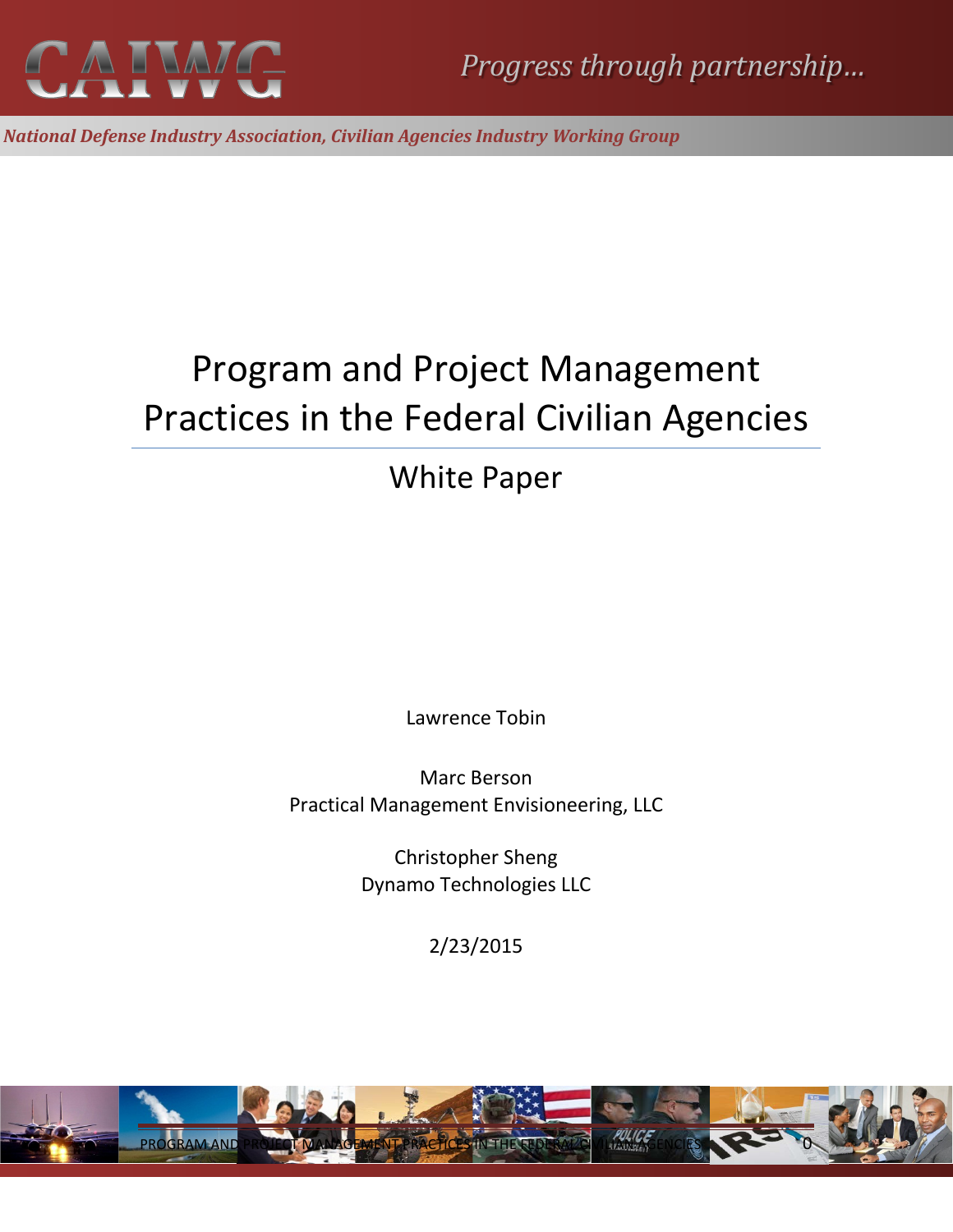## **Table of Contents**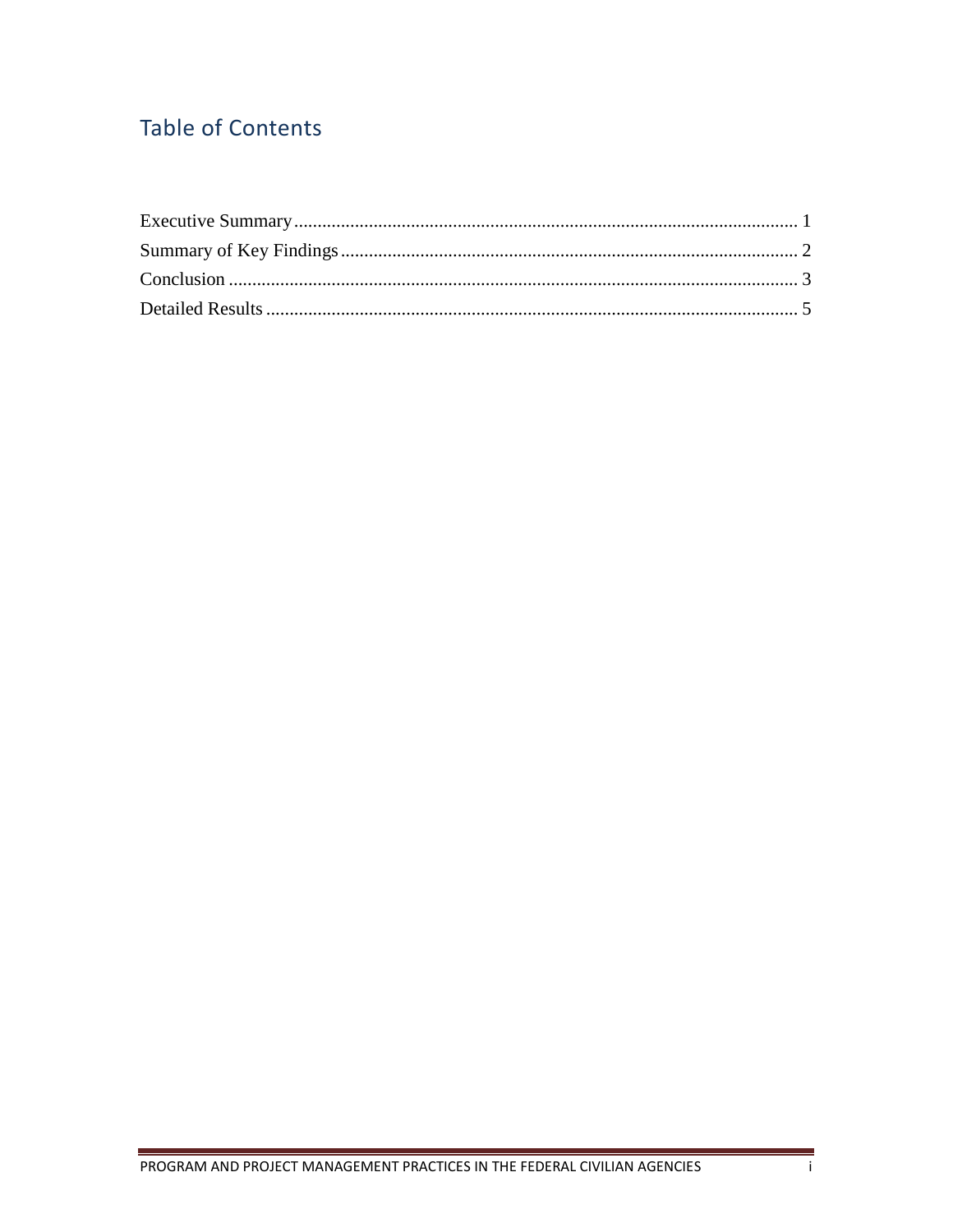### <span id="page-2-0"></span>**Executive Summary**

Over many years now, considerable resources have been expended to improve program and project performance in the federal government. In this connection, the Federal Acquisition Institute (FAI) was established in 1976 to "(foster and promote) the development of a federal acquisition workforce." Subsequently, a multi-agency Functional Advisory Board (FAB) was established to update program/project management competencies and recommend improvements to existing federal certification standards. Best practice-based guidelines have been published by the Government Accountability Office (GAO) to improve program and project cost and schedule performance. An entire industry has evolved to provide specialized training and program management support to federal program and project managers. Millions of training and support dollars are spent each year to upgrade the knowledge, skills, and abilities of federal program and project managers.

A natural question to ask is whether these program and project management-targeted initiatives are having the desired impact? Are federal programs and projects more successful now as a result of these efforts?

To explore this question, a survey of federal civilian agencies was conducted in April and May of 2014. The survey was available to all federal civilian and contractor employees involved with acquisition program management. It cast a wide net in an effort to gain general insights into Agency policies and practices specifically related to cost and schedule management.<sup>[1](#page-2-1)</sup>

The purpose of the survey was to:

- Determine the methods by which federal civilian agencies manage program-level cost and schedule performance of major acquisition programs
- Generally assess the effectiveness of these methods
- Identify new best practices for managing program-level cost and schedule performance

<span id="page-2-1"></span> $1$  Department of Defense agencies were not the focus of the survey insofar as their program and project management policies are well defined.  $\overline{a}$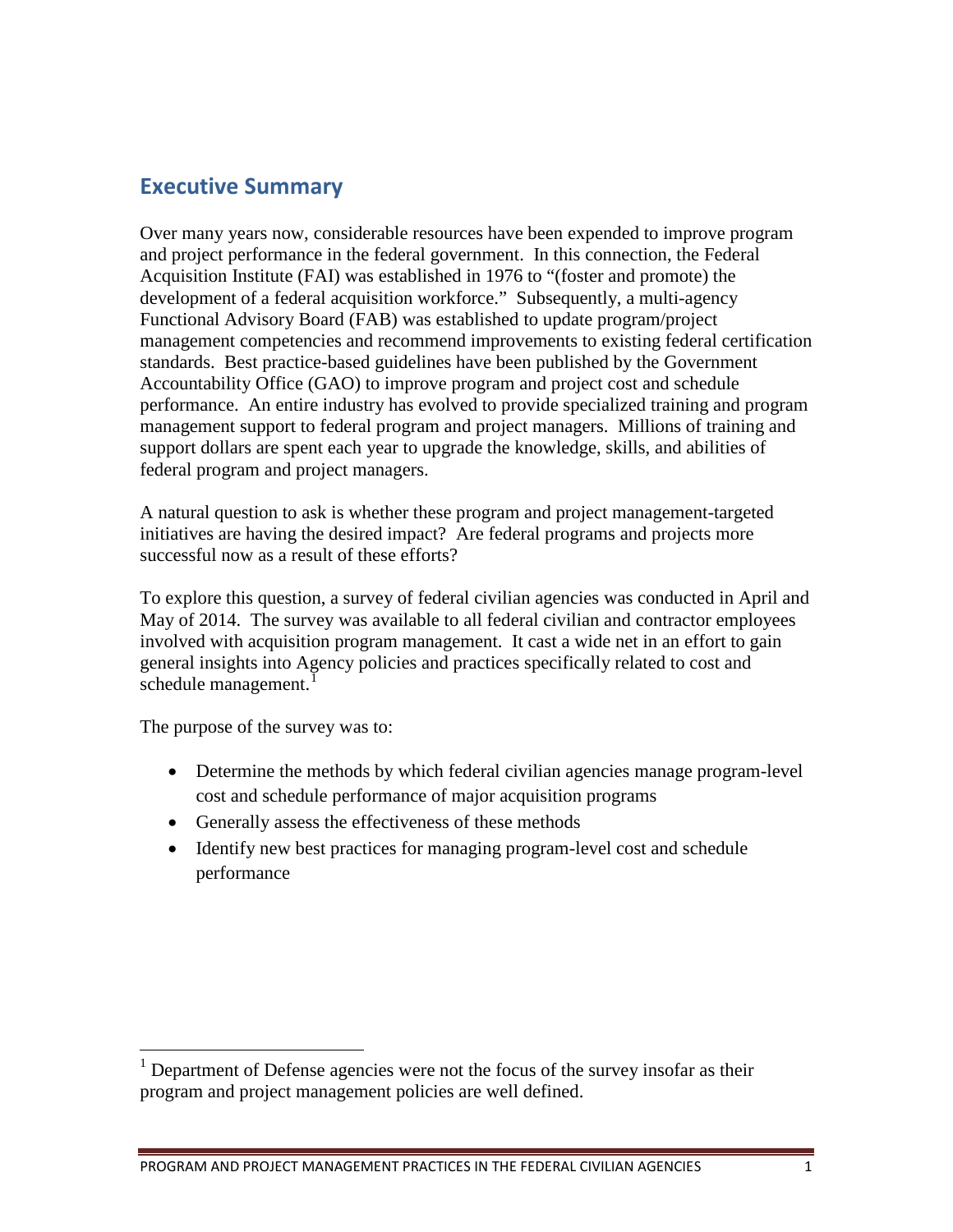## <span id="page-3-0"></span>**Summary of Key Findings**

A total of 59 responses were received from seven federal agencies. The majority of the responses, 74%, were received from three large agencies. Because of the pattern of responses, it is not possible to project the results across all federal agencies. However, the results are sufficiently interesting to warrant follow-up studies on an agency basis to understand root causes for cost and schedule overruns.

The findings suggest that agencies have in the majority of instances, instituted comprehensive cost and schedule management policies. Additionally, these findings suggest that GAO cost estimating and scheduling best practices have made important inroads in the civilian agencies with 66% reporting policies consistent with the GAO Cost Estimating Guide and 51% with the GAO Schedule Assessment Guide. Yet cost and schedule management remain significant issues as evidenced by only 9% of respondents reporting that their organizations always deliver capabilities within cost baselines and 3% within schedule baselines.

One might argue that "always" is too severe a test. However, only 22% "somewhat agreed" with the statement relative to cost performance and 31% "somewhat agreed" relative to schedule performance. The two most cited causes for these results have remained constant over the years: 75% of responses mentioned changes in scope as a factor for both cost and schedule overruns, while requirements management was the second most cited factor at 65% for cost overruns and 68% for schedule overruns.

It seems counterintuitive that unmanaged scope persists as a major problem with today's intense focus on program and project management training, certification standards, and best practice-based policies. With all that is known about the relationship between effective scope management and program or project success, it seems inconceivable that scope decisions are made that place a program or project at risk. Clearly, there must be reasons other than training or policy deficiencies to explain decision-making that allows impactful scope changes to occur without effective mitigations. Presumably senior management is aware of program status, risks, and issues since 81% of respondents regularly report cost and schedule performance to senior management.

<span id="page-3-1"></span>Methods emphasizing shorter development cycles such as Agile, keeping the business owner close to the development effort, and "dividing" acquisition programs into smaller pieces seem to be more effective than traditional methods for requirements management. In this regard, 43% of respondents report using Agile on at least some of their software development activities.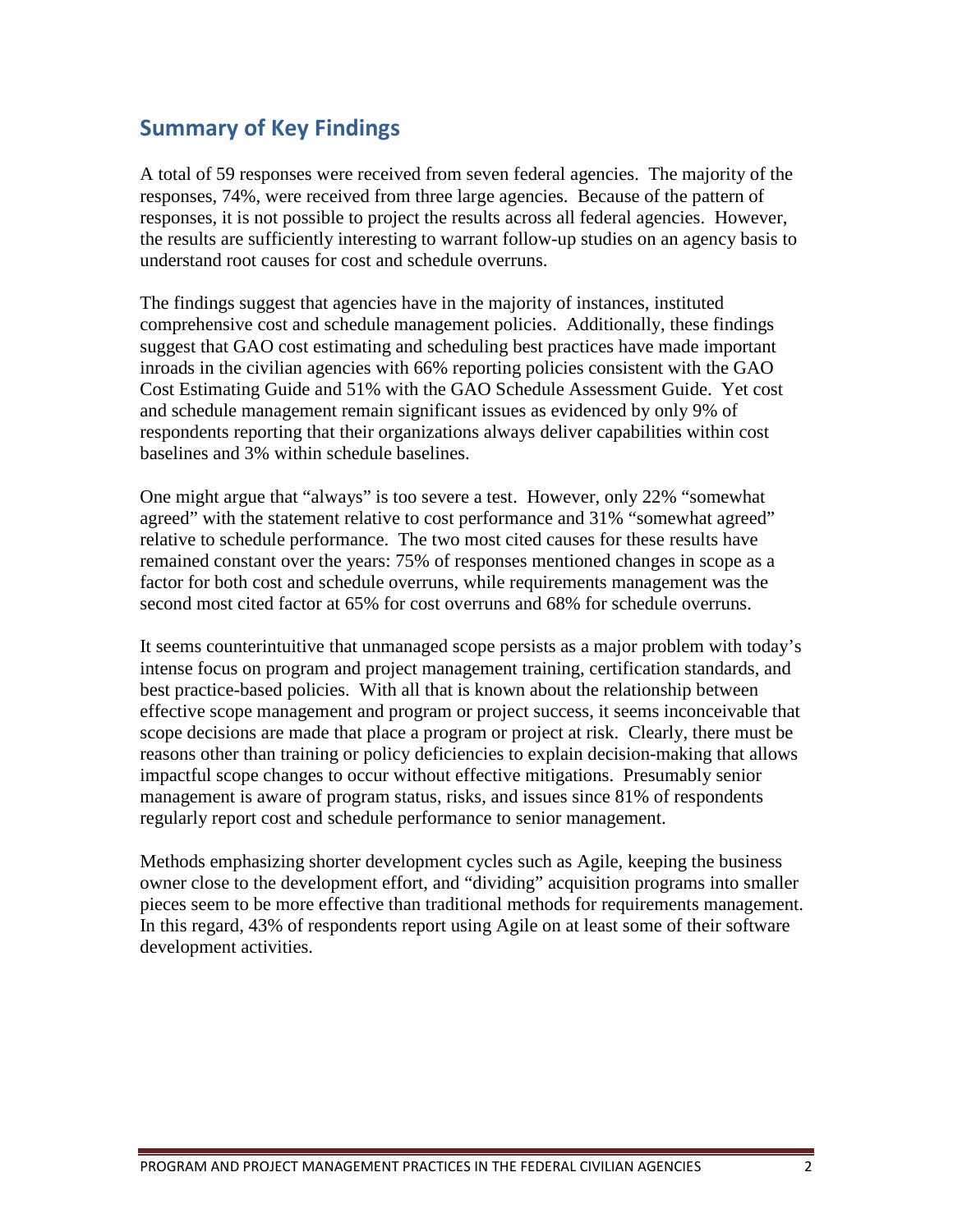## **Conclusion**

 $\overline{a}$ 

The survey does not purport to explain why informed management would allow high risk scope changes to occur. However, one might surmise that better training and best practice-based policies are not the entire solution.

While much is made of program and project managers being accountable and responsible for program and project success, there are indications that scope problems lay outside of their control. Or perhaps at least in the federal setting, the view of program/project manager responsibility and accountability needs to be reconsidered.

Pulling this thread suggests that current organizational constructs may be the major factor in scope-related cost and schedule failures. The survey results show that most program and project managers regularly report to senior leaders, so information flow upward does not seem to be the crucial issue. Yet, scope decisions are still made which damage prospects for successful cost and schedule management. Something else must be at play that enables these situations to occur.

The most obvious areas for inquiry involve an organization's cultural and structural relationships and authorities. Clearly, current constructs are not working. Those who approve scope decisions need to be closely tied to program and project success. All persons within the decision tree, not just program and project managers, need to be truly accountable for negatively impacting decisions. If program and project managers are to be solely accountable and responsible for cost and schedule overruns, then they must be organizationally independent and managerially empowered to own the management processes.

Requirements failures are a different matter. Potential solutions are well known and involve better methods for requirements gathering and improved training not only of practitioners but of business owners, as well. For decades, program and project managers have struggled to collect the "right" requirements and clearly the struggle continues. On the information technology side, methodologies like Agile show great promise. The bottom line, regardless of the type of program or project, all involved must be totally prepared to execute efficiently and effectively. Here again, organizational issues must be considered. The acquiring organization must mobilize its best people and resources, equipped with the necessary authorities, training, processes, and tools to properly manage acquisitions to a proper conclusion.

Leaders at all levels need quality information for decision-making. Not every acquisition program in the civilian sector relies on Earned Value Management (EVM) to monitor cost and schedule performance.<sup>[2](#page-4-0)</sup> Across the government there is continued pressure to award Firm Fixed Price Contracts meaning that decision makers likely do not receive

<span id="page-4-0"></span> $2$  EVM is a disciplined project management process that integrates the technical scope with the cost and schedule data. When implemented correctly, it will provide reliable performance information which can be used in decision making to assist the programs and projects. For programs and projects not using EVM, it should be considered as an alternative to provide key data for managing programs and projects. While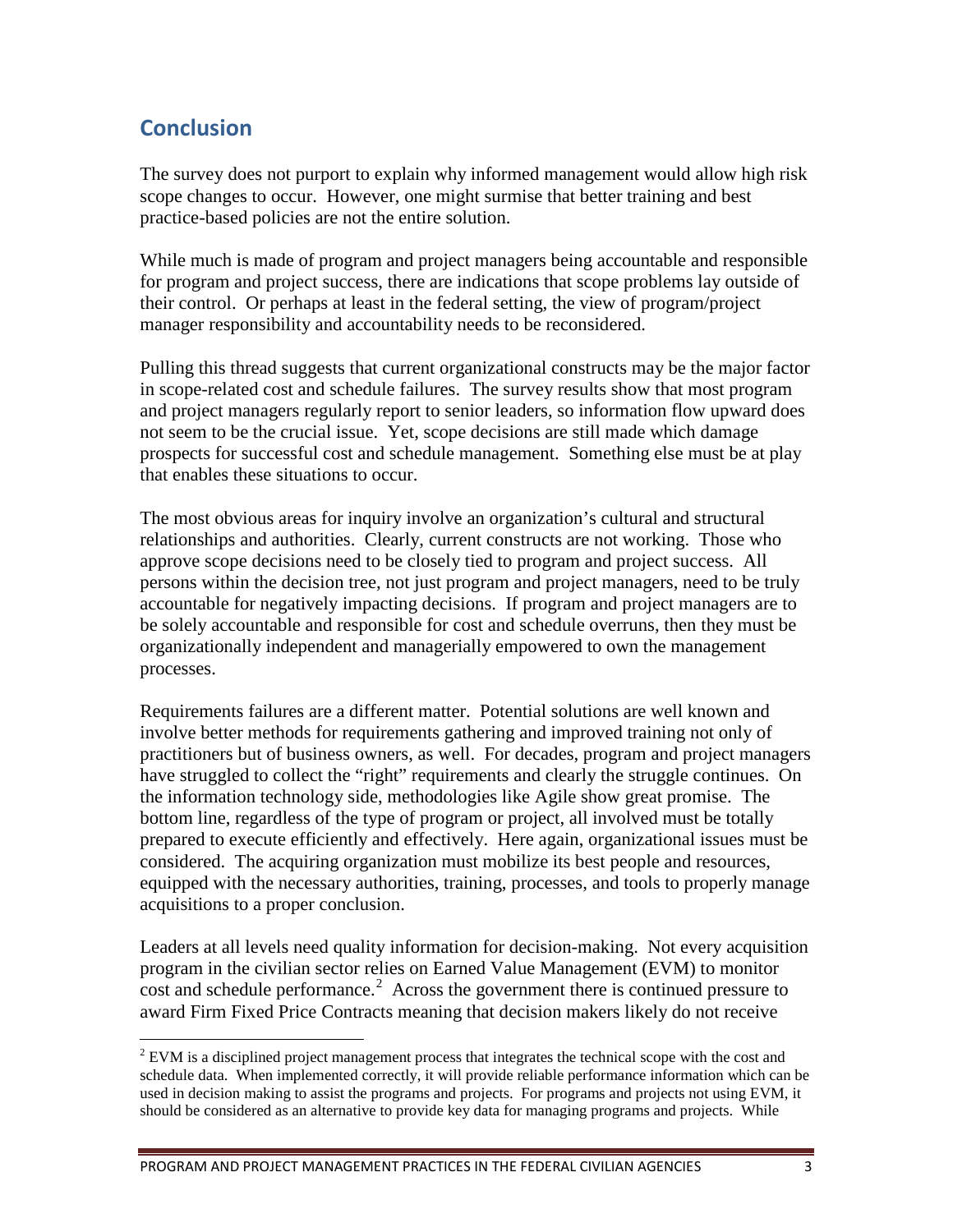sufficient performance data from their contractors. Contractor status reports are provided and perhaps not much more.

In this situation when the reported data is not predictive or sufficiently focused, concise, or meaningful valid forecasts are problematic. Regardless of the contract type or the nature of the acquisition, better data needs to be collected and leaders need to be better trained on how to interpret the right data, ask for additional data (deeper dive) when appropriate, and then take correct actions as a result of better information. In addition, leadership must put follow-up mechanisms in place to ensure that corrective actions take place.

In summary, efforts to improve competencies and embed best practices in acquisition program management have not yielded the intended result of consistently successful acquisition programs. Much work remains in the way organizations are structured, people operate, and acquisitions are managed and measured. Follow-up benchmarking studies should be considered to identify consistently successful organizational models for major investment programs or at least rule out organizational structures, management practices, and behaviors that negatively impact program and project success.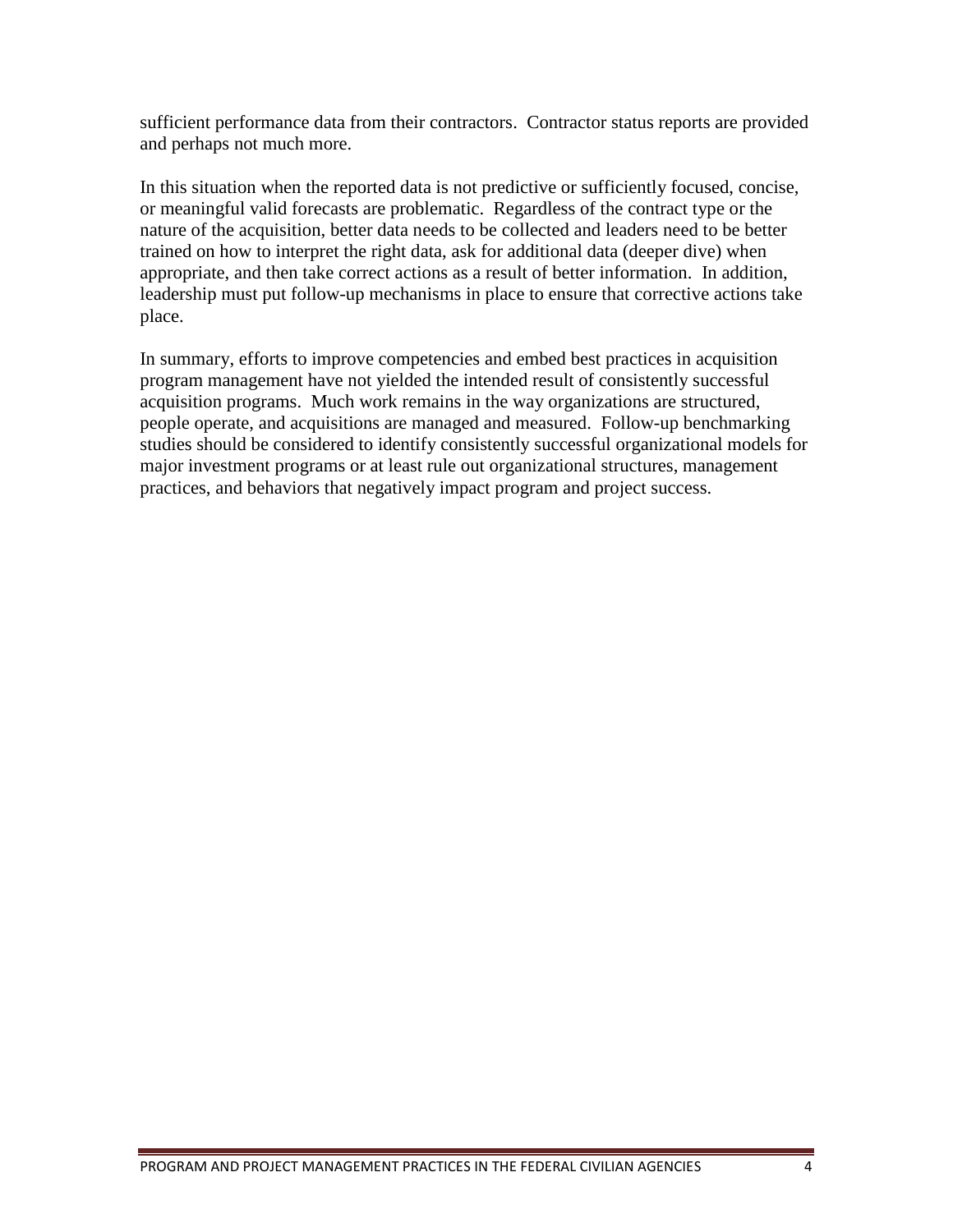## <span id="page-6-0"></span>**Detailed Results**

Question 1: Primary role/position

- Acquisition Executive: 3 (5.2% of respondents)
- Contracting Officer: 1 (1.7% of respondents)
- Contracting Officer Representative: 1 (1.7% of respondents)
- Cost Estimator/Analyst: 4 (6.9% of respondents)
- Customer Support: 2 (3.4% of respondents)
- Deputy Project Manager: 4 (6.9% of respondents)
- Enterprise Architect: 1 (1.7% of respondents)
- Financial Manager: 1 (1.7% of respondents)
- IT Solution Architect: 1 (1.7% of respondents)
- Program Management Office Staff: 10 (17.2% of respondents)
- Program Manager: 9 (15.5% of respondents)
- Project Manager: 3 (5.2% of respondents)
- System Engineer: 2 (3.4% of respondents)
- Other: 16 (16.6% of respondents)
- No answer: 1 (1.7% of respondents)

Question 2: Years of program management and acquisition related experience:

- Weighted Average Years of Experience: 7.36
- Range: 3 years to 30+ years

Question 3: In your role, do you track cost and schedule performance of one or more major investments?

- Yes: 43 respondents
- No: 16 respondents

#### Question 4: Are you certified?

- Yes: 35 (60% of respondents)
- No: 23 (40% of respondents)
- No answer: 1

#### Question 5: Agency Affiliation

• Not reported in this White Paper

Question 6: For investments of \$5M or greater, does your Agency or organization:

- Purchase "off-the-shelf" solutions: 11 (19.6% of respondents)
- Develop major solutions in-house with little or no contractor support: 1 (1.8% of respondents)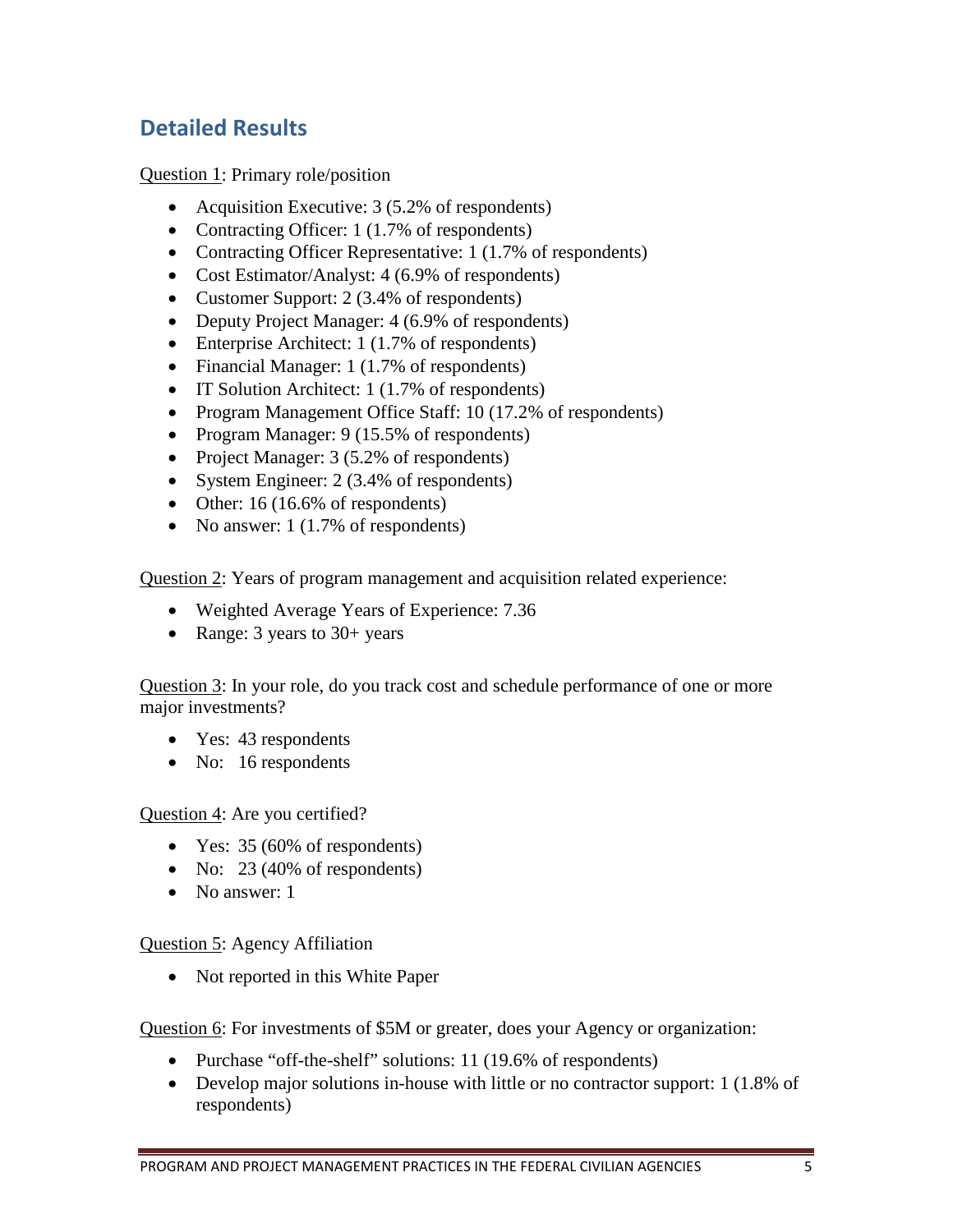- Develop major solutions using contractors with little or no government oversight: 3 (5.4% of respondents)
- Develop major solutions using contractors with substantial government oversight: 41 (73.2% of respondents)
- No answer: 4

Question 7: Approximate FY budget for new investments (IT and non-IT, not including O&M) for your Agency or organization:

- $\leq$ \$50M: 6 (10.7% of respondents)
- \$50M \$100M: 10 (17.9% of respondents)
- $$100M $500M$ : 6 (10.7% of respondents)
- \$500M \$1B: 13 (23.2% of respondents)
- $>\$1B: 21 (37.5\% \text{ of respondents})$
- No answer: 3

Question 8: To what extent do you agree with the statement: "Our organization always delivers requested capabilities/solutions as initially planned without major changes."

- Completely disagree
- Somewhat disagree
- Somewhat agree
- Completely agree
- Other

#### *Results:*

8.5% "completely agree" with the statement while 35.6% "completely disagree" which represented the majority of respondents. "Completely disagree" and "somewhat disagree" totaled 66.1% of the responses. 23.7% "somewhat agreed" with the statement. Several respondents indicated their organization delivered some capabilities as initially planned with major changes.

Question 9: To what extent do you agree with the statement: "Our organization always delivers requested capabilities/solutions within the cost baseline."

- Completely disagree
- Somewhat disagree
- Somewhat agree
- Completely agree
- Other

#### *Results:*

8.6% completely agreed and 22.4% somewhat agreed with the statement while 25.9% completely disagreed. The majority (41.4%) of respondents were in the "somewhat disagree" category.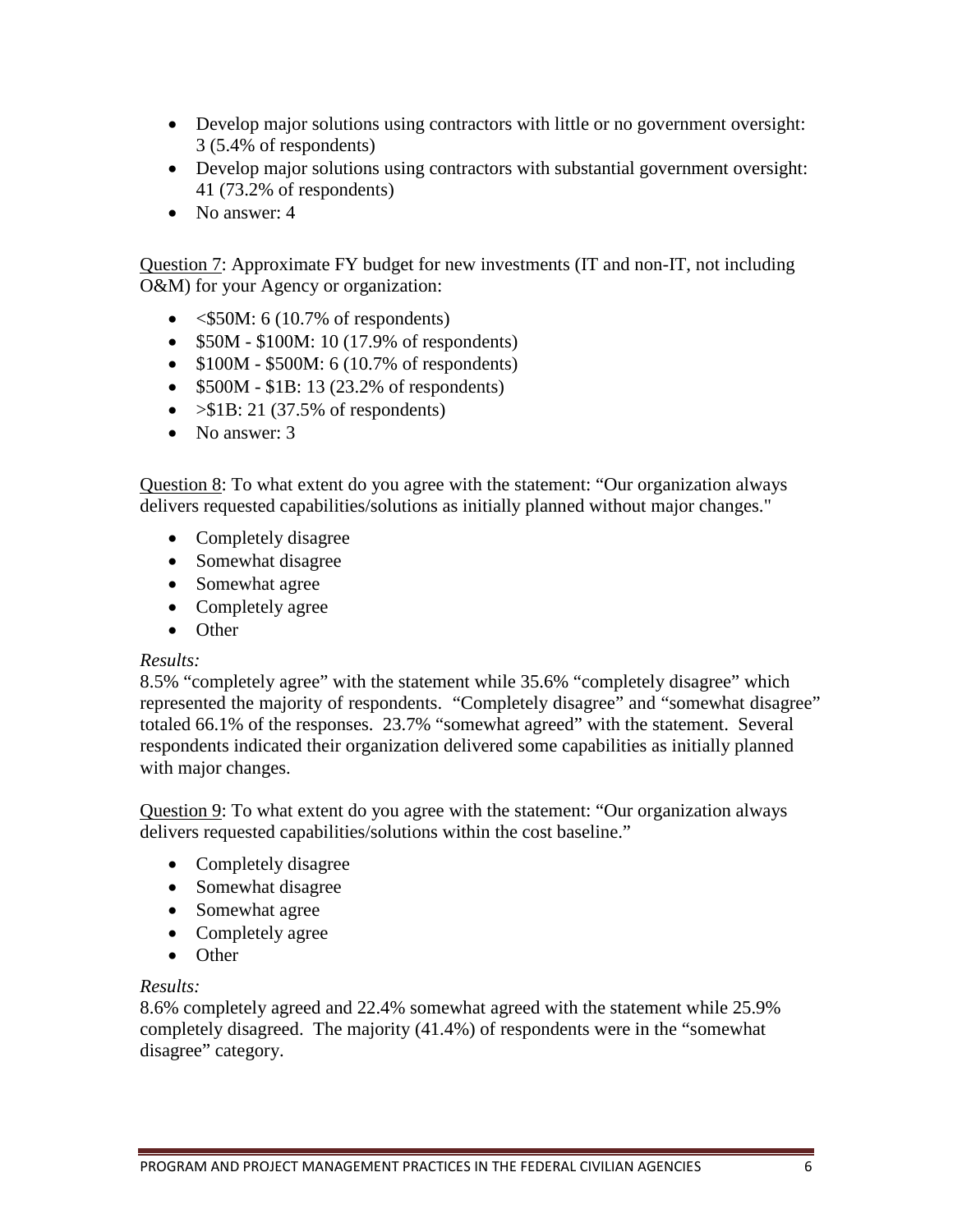Question 10: If costs exceed the planned baseline, what are the usual reasons: (Check all that apply)

- Events outside of our control
- Changes in scope
- Ineffective requirements management
- Ineffective risk management
- Inadequate government cost estimates
- Lack of consistent management oversight
- Poor contractor performance
- Unknown
- Other

#### *Results:*

The data shows that there are, typically, multiple reasons for a cost overrun. 74.6% of responses include "Changes in scope" as a factor. "Ineffective requirements management" was the second most cited factor at 64.4%. "Inadequate government cost estimates" was cited as a factor in 54.2% of the responses, "Events outside of our control" and "Lack of consistent management oversight" tied at 52.5% as factors in cost overruns. "Ineffective risk management" was cited as a factor in 49.2% of the responses. "Poor contractor performance" was cited as a factor in 40.7% of the responses. While contractor performance is certainly an important element in managing cost baselines, scope management remains the primary point of failure. However, the application of standard program management skill factors was implicated in fully 80% of the responses.

Question 11: To what extent do you agree with the statement: "Our organization always delivers requested capabilities/solutions within the schedule baseline."

- Completely disagree
- Somewhat disagree
- Somewhat agree
- Completely agree
- Other

#### *Results:*

Only 3.4% of the responses, 2 of 59, agree with the statement and 30.5% somewhat agreed with the statement. 27% completely disagreed with the statement. The majority (37.3%) of respondents were in the "somewhat disagree" category. The results tend to indicate continuing problems with schedule management.

Question 12: When a schedule breach does occur, what are the usual reasons: (Check all that apply.)

- Events outside of our control
- Changes in scope
- Ineffective requirements management
- Ineffective risk management
- Inadequate government cost estimates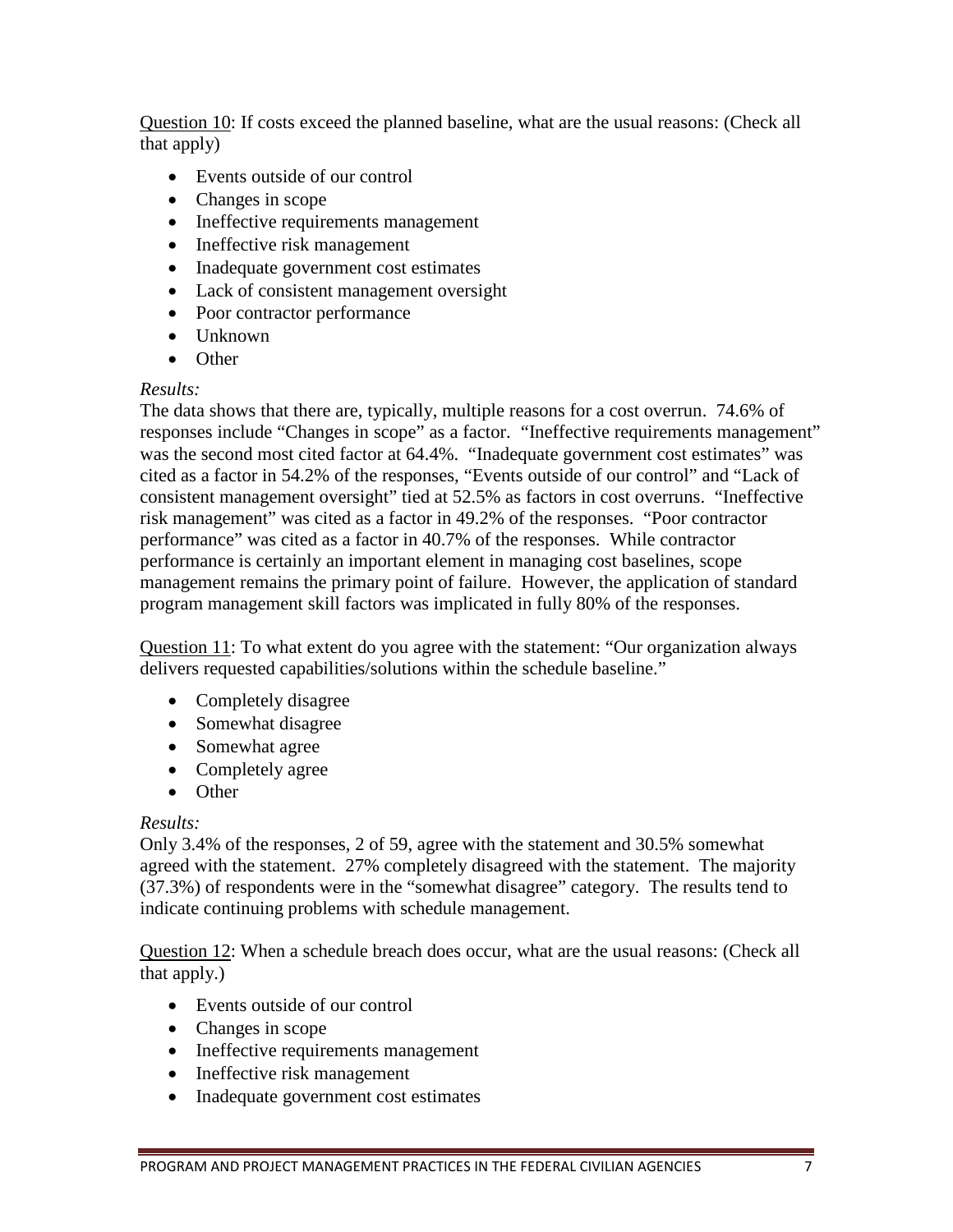- Lack of consistent management oversight
- Poor contractor performance
- Unknown
- Other

#### *Results:*

The data shows multiple reasons for schedule baseline breaches. Similar to cost overruns, 74.6% of responses include "Changes in scope" as a factor. Ineffective requirements management was cited in 67.8% of responses. "Inadequate government schedule estimates" was cited as a factor in 61% of the responses. "Ineffective risk management," "Events outside of our control," and "Lack of consistent management oversight" were tied at 50.8% of responses. "Poor contractor performance" was cited in 39% of responses. Clearly, ineffective program and project management covering a wide area are the principal causes of schedule baseline breaches.

Question 13: Is there written policy or guidance requiring development of a Work Breakdown Structure (WBS) during program/project planning? (Check all that apply)

- No, we do not require development of a WBS at any level
- Yes, we are required to develop a WBS at the Program level
- Yes, we are required to develop a WBS at the Project level
- Yes, contractors are required to develop a WBS
- Unknown
- Other

#### *Results:*

Only 10.2% of respondents report not requiring development of a WBS in their organization. A near equal percentage of respondents reported policy of guidance requiring a WBS at the program and project levels, (61% and 64.4%, respectively). 59.3% of respondents reported that contractors are required to develop a WBS. Interestingly, one respondent felt that "The WBS concept is inappropriate and dated. It stovepipes efforts, inflates requirements, causes conflicts, and hinders efficient prioritization for Agile delivery." One response indicated that policy existed but ineffective due to lack of training. Another response indicated the PMO does a poor job of managing WBS. Overall, it does not appear that a lack of WBS policy is a leading factor in cost and schedule baseline breaches. Although only one response involved Agile, and considering its growing use in the federal government, a relook at standard WBS theory may be in order.

Question 14: Is there written policy or guidance requiring development of a Cost Estimating Baseline Document (CEBD)?

- No, we do not require a CEBD for major investments
- Yes, we require a CEBD for major investments
- Unknown

*Results:*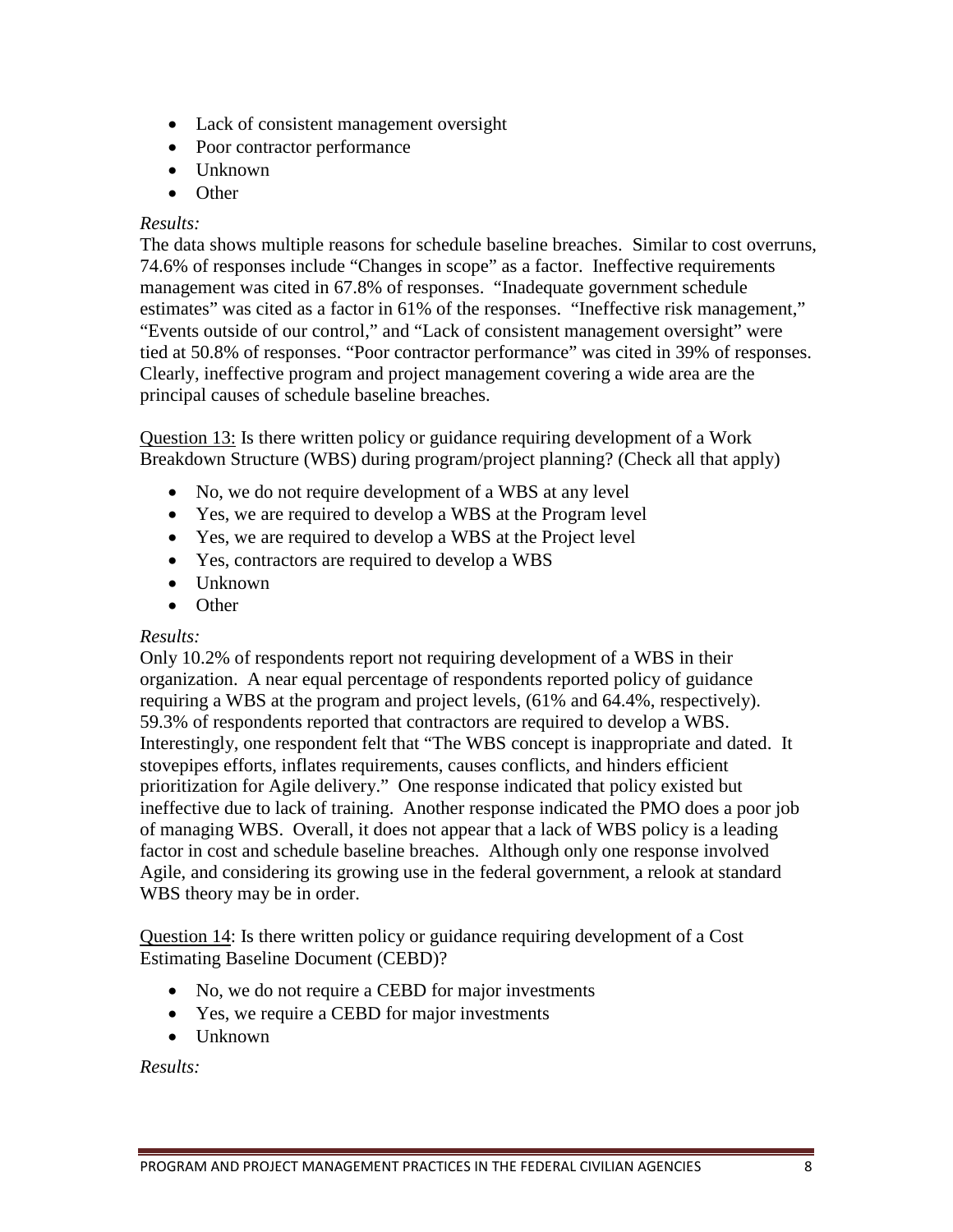66.1% of responses report policy or guidance requiring development of a CEBD. 16.9% of respondents report either that a CEBD is not required or it is unknown whether such policy or guidance exists. A CEBD is a best practice as described in the GAO Cost Estimating and Assessment Guide.

Question 15: Is there written policy or guidance requiring a formal Life Cycle Cost Estimate (LCCE) prior to moving forward with an investment?

- No, we do not require a formal LCCE for major investments
- Yes, we require a formal LCCE for major investments
- Unknown

#### *Results:*

81% of respondents indicate that policy or guidance exists which requires an LCCE. LCCEs are defined as a best practice by GAO. It is unclear why 10.3% of respondent indicated an LCCE is not required.

Question 16: Does your organization employ a sufficient internal capability to properly estimate life cycle costs for major investments?

- No, we do not have sufficient internal resources for estimating life cycle costs for major investments
- Yes, we have sufficient internal resources for estimating life cycle costs for major investments
- Unknown

#### *Results:*

55.2% of respondents report sufficient internal resources to estimate LCCEs for major investments. A surprisingly large number of respondents (31%) indicate sufficient internal resources were not available.

Question 17: Is there written policy or guidance requiring development of a formal Risk Management Plan for major investments? (Check all that apply)

- No, we do not have written policy or guidance concerning a formal Risk Management Plan for major investments
- Yes, the Risk Management Plan includes a vulnerability assessment
- Yes, the Risk Management Plan includes a qualitative risk analysis
- Yes, the Risk Management Plan includes a quantitative risk analysis
- Yes, the Risk Management Plan includes a Risk Register
- Yes, the Risk Management Plan includes a risk prioritization
- Yes, the Risk Management Plan includes a Project Schedule Management Plan
- Yes, the Risk Management Plan includes a Cost Management Plan
- Yes, the Risk Management Plan includes risk mitigation strategies
- Unknown

#### *Results:*

Only 2 respondents (3.4%), report not having a written policy or guidance concerning development of a formal risk management plan. Reviewing the list of Risk Management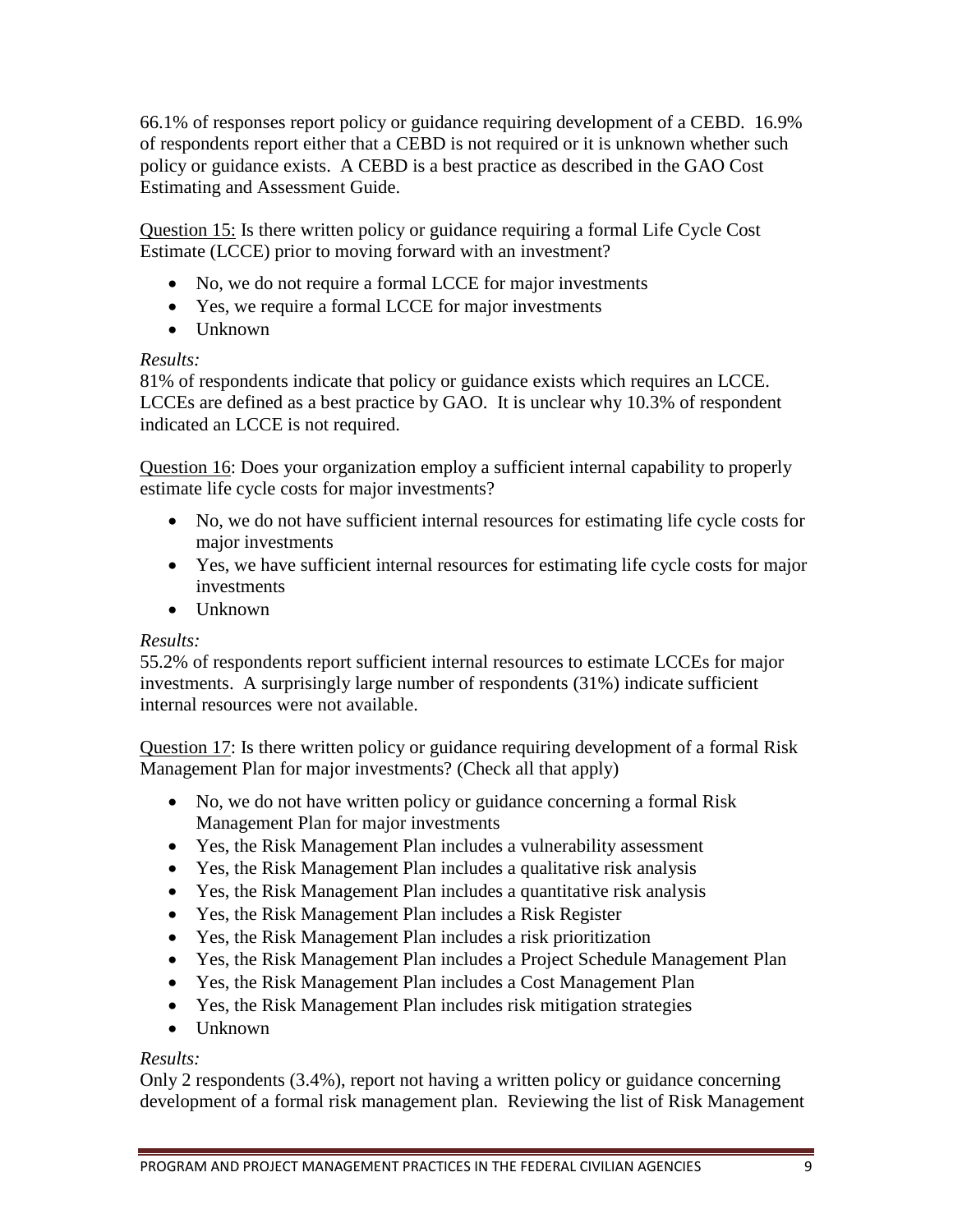Plan content, most respondents (81.4%) report that policy or guidance includes a qualitative risk analysis. In this connection, fewer plans (66.1%,) include a quantitative risk assessment, which requires greater rigor and precision. Risk mitigation strategies are a feature in 74.6% of the plans, which is surprising since risk mitigation strategies are an integral part of a risk planning. Risk prioritization is a requirement in 76.3% of the plans. Surprisingly, only 42.4% include a Project Schedule Management Plan and 40.7% include a Cost Management Plan.

Question 18: Is there written policy or guidance requiring development of an Integrated Master Schedule (IMS) during program/project planning? (Check all that apply)

- No, we do not require development of an IMS at any level
- Yes, we are required to develop an IMS at the Program level
- Yes, we are required to develop an IMS at the Project level
- Yes, contractors are required to develop an IMS
- Unknown
- Other

#### *Results:*

Seven respondents (12.1%) report their organizations do not require an IMS at any level. 69% of respondents report contractors are required to develop an IMS. 62.1% respondents report policies requiring an IMS at the program level. A lesser number of respondents (56.9%), report their organizations have policies requiring IMS at the project level. Although a significant percentage of policies require an IMS for contractors and the government at the program level, it is more significant that IMS are not a feature in 100% of policies. The IMS is a basic tool of program, project, and contractor management.

Question 19: Is there written policy or guidance for when to schedule interim milestones or deliverables? (Check all that apply)

- No, we do not have policy or guidance concerning when to schedule milestones or deliverables
- Yes, the policy or guidance suggests events and timeframes within which the PM should schedule milestones or deliverables
- Yes, the policy or guidance enables the PM to accurately assess the value of the work completed on a monthly basis
- Yes, PMs routinely follow the guidelines for scheduling milestones and deliverables
- Unknown
- Other

#### *Results:*

72.4% of respondents indicate their organization's policy suggests events and timeframes within which the PM should schedule milestones or deliverables, which is surprisingly high. Yet, only 37.9% report that that PMs routinely follow the schedule guidelines. An equal percentage of respondents feel the policy enables PMs to accurately assess the value of work completed on a monthly basis. There appears to be a correlation between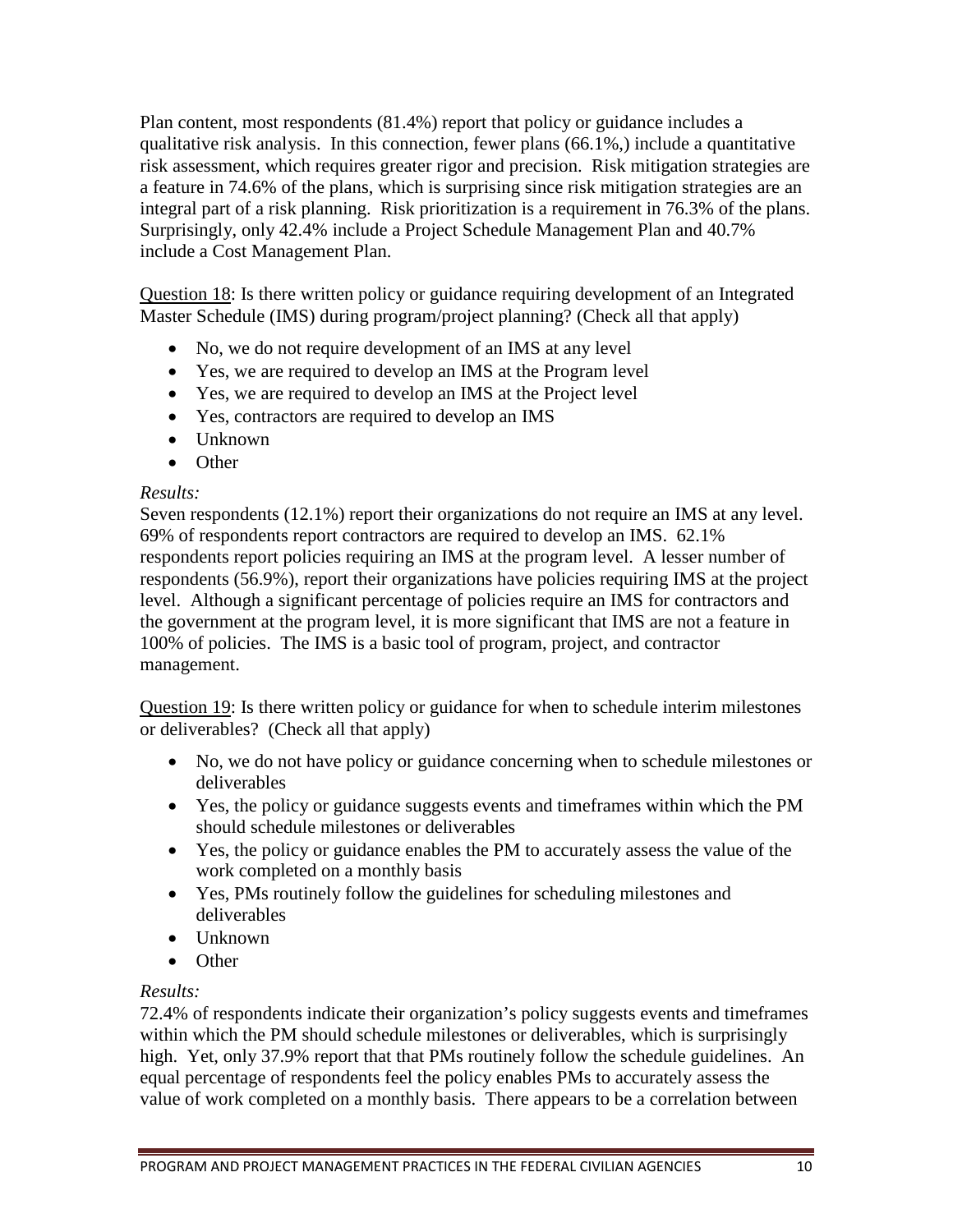those who feel the policy enables the PM to accurately assess the value of work and those who follow the policy. What is happening with the remaining PMs who apparently do not follow their organization's policy is unknown from the survey.

Several of the "Other" responses are of interest. One mentions a lack of understanding of milestones by a PMO senior manager. The second response indicated that the PMO does a poor job of managing interim milestones and deliverables. Also, an "Other" response repeated the issue of policy/guidance establishing a "waterfall expectation" which is inconsistent with an IT development.

Question 20: Is there written policy or guidance concerning a formal program or project management plan (PMP)? (Check all that apply)

- No, we do not have policy or guidance concerning a formal PMP
- Yes, the PMP includes the program/project organization and roles
- Yes, the PMP includes a communications strategy
- Yes, the PMP includes a schedule management strategy
- Yes, the PMP includes a financial management strategy
- Yes, the PMP includes a configuration management strategy
- Yes, the PMP includes a quality management strategy
- Yes, the PMP includes key governance/performance review events
- Yes, the PMP includes a risk management strategy
- Yes, the PMP includes high level task descriptions
- Yes, the PMP includes program and project reporting requirements
- Yes, the PMP includes contract reporting
- Yes, the PMP includes high level schedule(s)
- Yes, the PMP includes resources
- Unknown
- Other

#### *Results:*

Only 6.8% of respondents report that their organization has no policy or guidance requiring a Program Management Plan (PMP). 83.1% of the respondents report policy or guidance covering program/project organization and roles. The PMP content items listed in the question were reportedly included in policy/guidance in 50.8% to 72.9% of the responses. As represented in this survey, PMP policy and guidance appears fairly comprehensive in terms of the important elements to be considered prior to program/project initiation.

Question 21: Is the Agency/organization's current guidance related to cost estimating or analysis consistent with the GAO Cost Estimating Guide?

- Yes
- No
- Unknown

*Results:*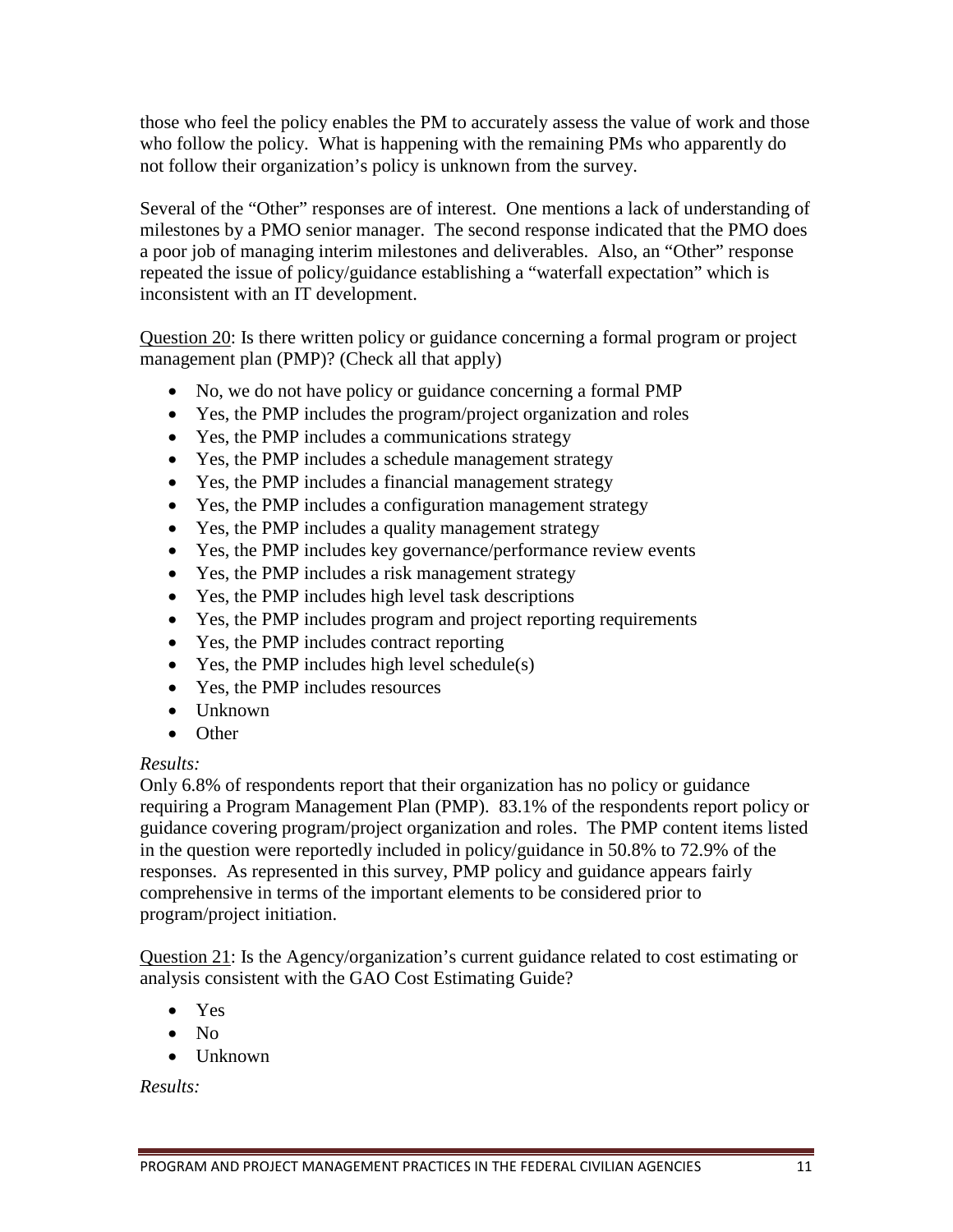66.1% of respondents report that their organization's guidance is consistent with the GAO Cost Estimating and Assessment Guide. Although a significant finding, the results should be higher insofar as the GAO Guide captures important best practices for estimating and managing program/project costs.

Question 22: Is the Agency/organization's current guidance related to schedule planning or management consistent with the GAO Schedule Assessment Guide?

- Yes
- No
- Unknown

#### *Results:*

50.8% of respondents indicate their organization's guidance is consistent with the GAO Schedule Assessment Guide, although the Scheduling Assessment Guide is still in the comment phase and has not been finalized. The fact that better than 50% of respondents answered this question in the affirmative suggests that scheduling best practices are known by most responding organizations. However, considering the responses to question 11, there is some doubt how well these best practices are implemented.

Question 23: Is the Agency/organization's policy consistent with ANSI/EIA Standard 748?

- Yes
- No
- Unknown

#### *Results:*

According to the respondents, ANSI/EIA 748 informs only 44.1% of the organizations' policy/guidance. 55.9% responded either "no" or "unknown." This result is not surprising and may depend more on the incidence of Earned Value Management in development contracts.

Question 24: Is there a written policy or guidance concerning cost and/or schedule performance reporting?

- There is no formal written policy concerning cost and/or schedule reporting on major investments
- There is formal written policy which requires cost and/or schedule reporting on major investments
- There is formal written policy which requires cost and/or schedule reporting based on the government's performance measurement baseline
- Unknown
- Other

#### *Results:*

53.4% of respondents report written policy or guidance concerning cost and/or schedule reporting on major investments. However, only 32.8% respondents indicate formal policy or guidance requiring reporting based on a government performance measurement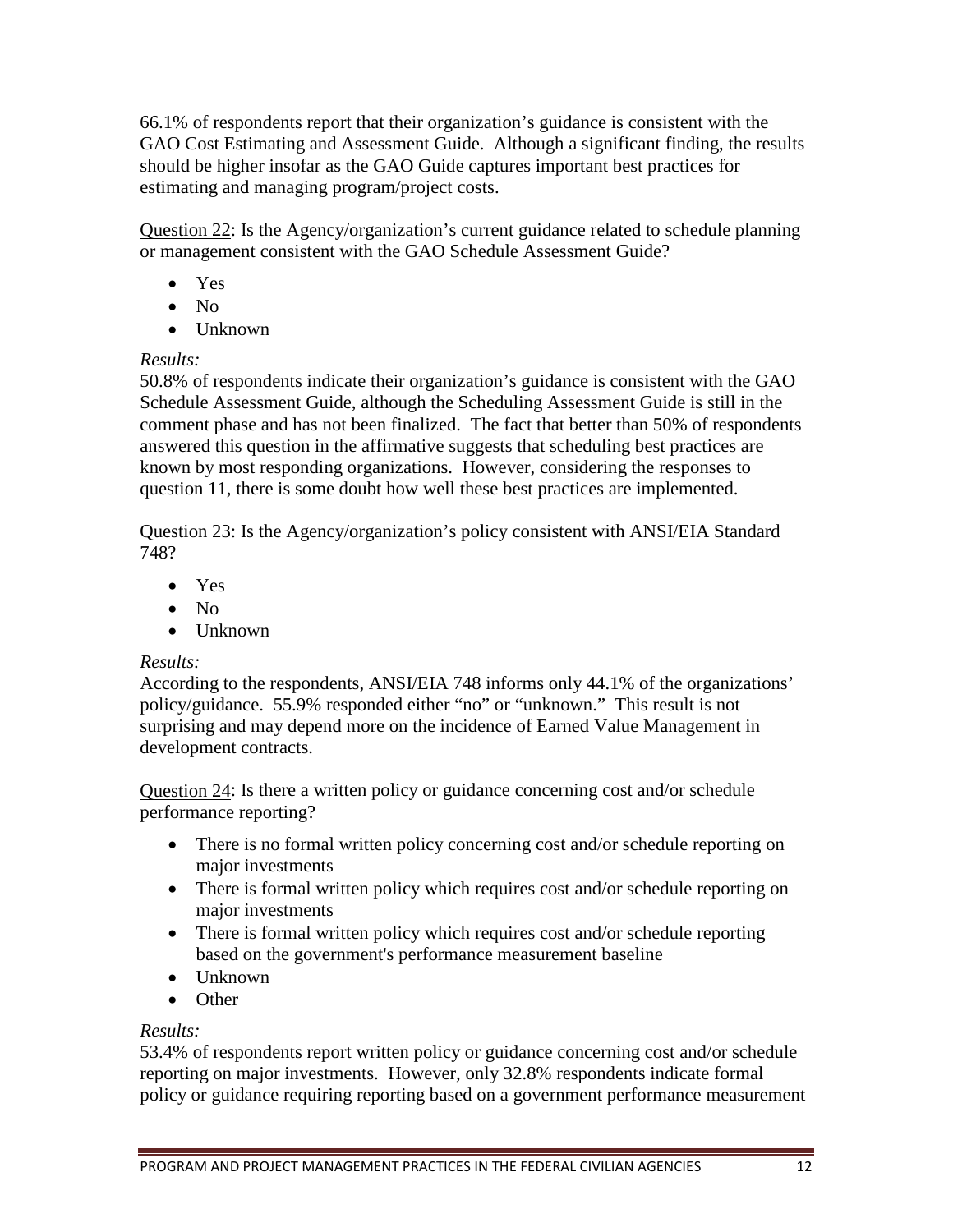baseline. The basis for cost and schedule reporting where there is not a government performance management baseline is unclear from this survey. Certainly, the validity of such unsupported reporting can be questioned. A government performance measurement baseline is a best practice and is necessary for accurate and independent monitoring of contract performance.

Question 25: Do PMs regularly report cost and/or schedule performance metrics to senior management?

- PMs do not regularly report cost and/or schedule performance to senior management
- PMs regularly report cost and/or schedule performance metrics to senior management
- Unknown
- Other

#### *Results:*

81% of respondents report that PMs regularly report cost and schedule performance to senior management, which is very significant. However, the value of the reporting depends on the accuracy and reliability of the data reported. The lack of government baselines among other policy-related elements significantly impacts accurate cost and schedule management.

Question 26: Do program managers report total program performance according to a predetermined schedule? (Check all that apply)

- There is no predetermined reporting schedule
- Report cost and schedule metrics on a monthly basis
- Report cost and schedule metrics on a quarterly basis
- Report cost and schedule metrics on a semi-annual basis
- Report cost and schedule metrics on an annual basis
- Unknown
- Other

#### *Results:*

10.2% of respondents report that program managers do not report according to a predetermined schedule while 59.3% reported monthly, which is a desirable practice. 35.6% report quarterly, 15.3% report semiannually, and 16.9% report annual. Frequent reporting is a best practice. Just how frequently a program/project manager needs to report depends on the nature of the work and the culture of the organization. Suffice it to say that frequent reporting exposes negative trends sooner that may threaten program and project success.

Question 27: Does your organization report cost and schedule performance for firm fixed price contracts?

- Yes
- No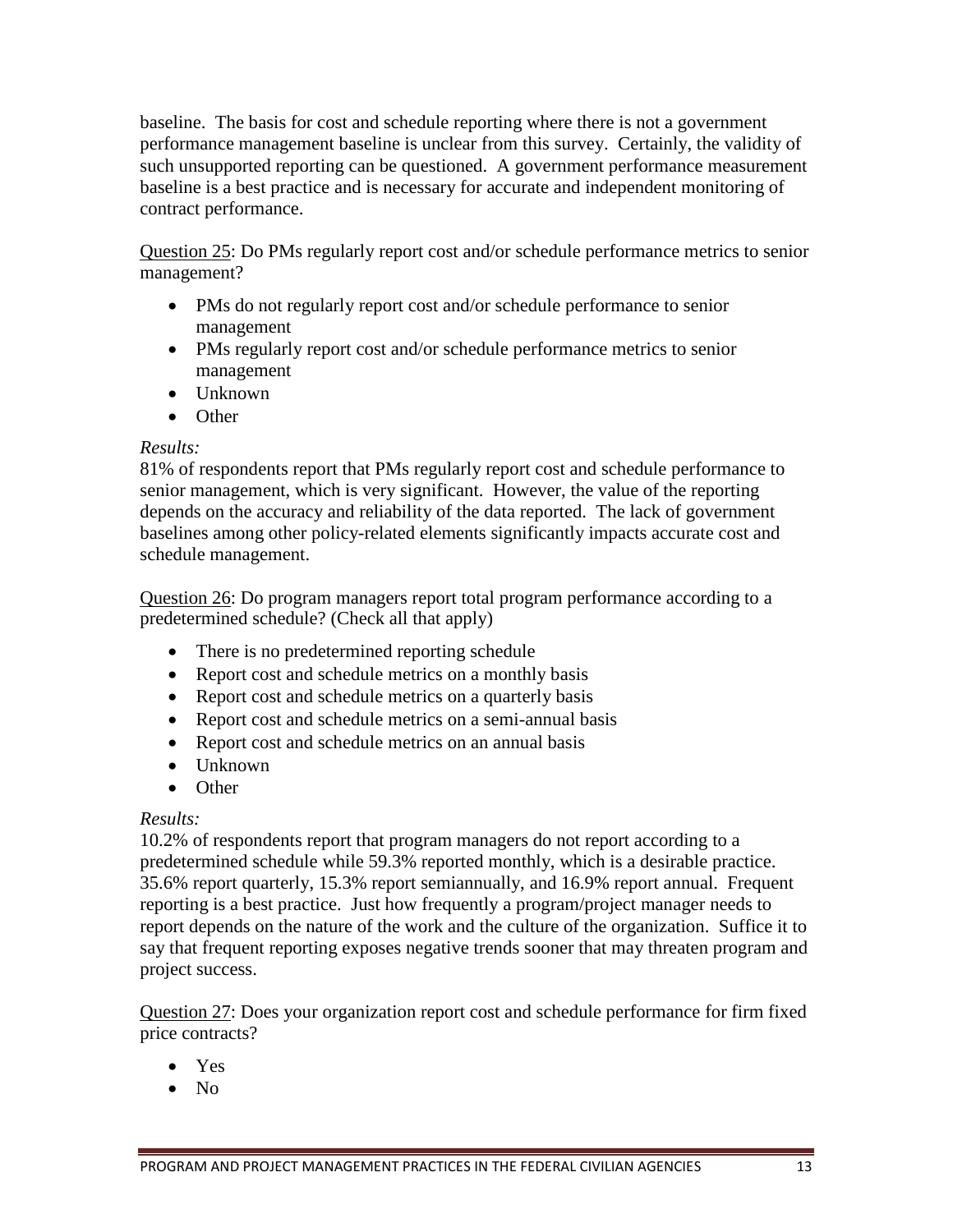• Unknown

#### *Results:*

Surprisingly, 55.4% respondents report that their organizations report cost and schedule performance for firm fixed price contracts. The survey does inquire as to the nature of the reporting, however. The remaining respondents answered "no" or "Unknown" to the question.

Question 28: At what level does your organization report cost variances? (Check all that apply)

- Does not report cost variances at any level
- Program level
- Project level
- Contract level
- Unknown
- Other

#### *Results:*

49 out of 58 responses (85%) report cost variance reporting. A surprisingly high percentage, 62.1%, organizations report cost variances at the program level while 67.2% report at the project level and 63.8% at the contract level. Three respondents (5.2%) commented variously that reporting was not value-added, PMs do not do a good job in variance reporting, and senior CIO management does not understand cost variance reporting.

Question 29: At what level does your organization report schedule variances? (Check all that apply)

- Do not report schedule variances at any level
- Program level
- Project level
- Contract level
- Unknown
- Other

#### *Results:*

The responses to this question parallel the responses to the previous question. 46 of 58 79.3% or respondents organizations report schedule variance. 63.8% organizations report cost variances at the program level, 62.1% at the Project level, and 56.9% at the contract level which is less than for cost variance reporting.

Question 30: Does your organization employ a sufficient internal capability to properly manage schedule performance for major investments?

- No, we do not have sufficient internal resources to manage schedule performance for major investments
- Yes, we do have sufficient internal resources to management schedule performance for major investments